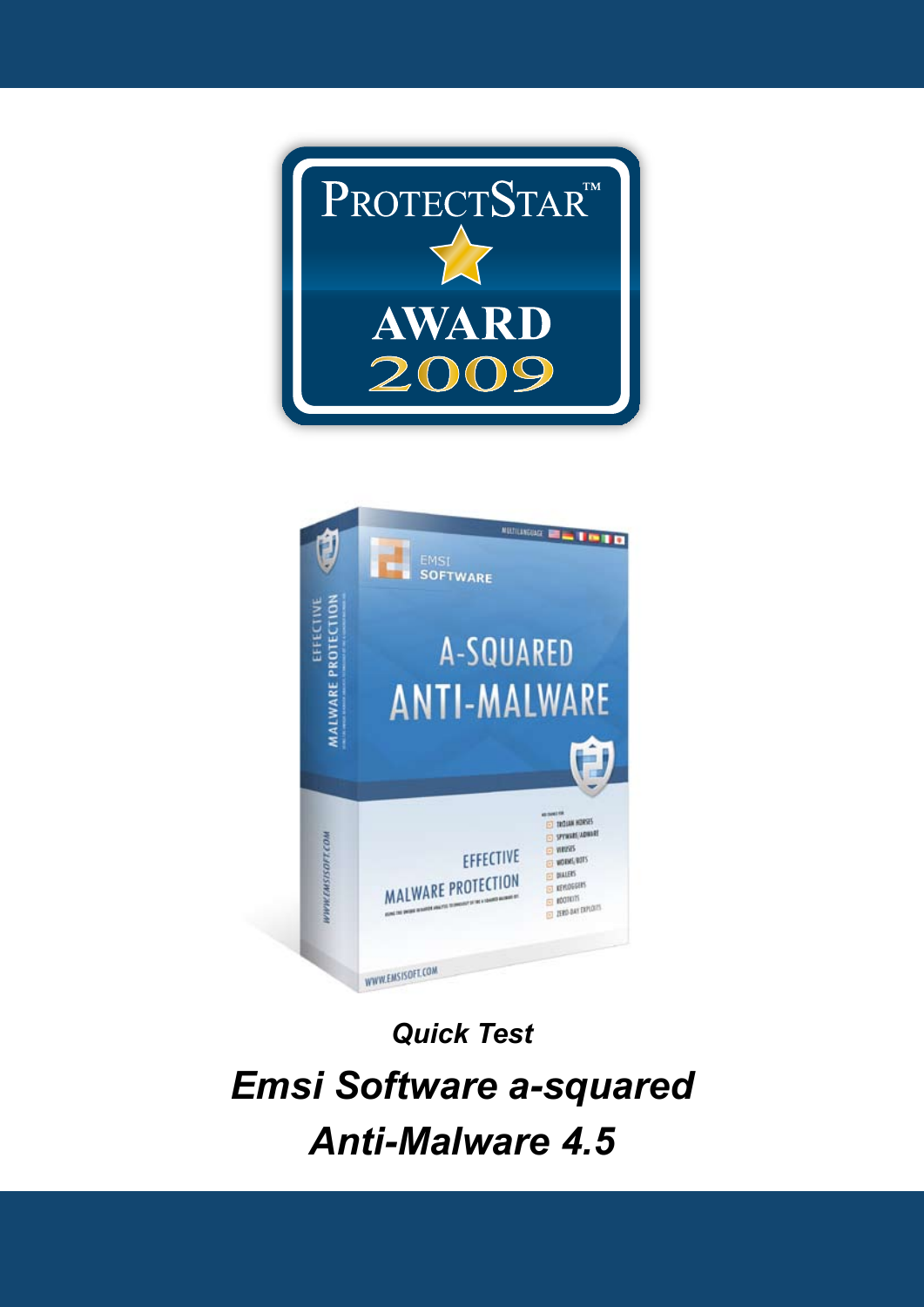



Up to 3,000 new software pests per day are now appearing on computers and threatening data. The security software manufacturers must create a new signature for every new software pest in order for it to be reliably recognized. This shows the major weak point of this detection process. A software pest must already have spread to a certain number of computers before a security software manufacturer is even aware that it exists. This means that the authors of Malware are basically always one step ahead of the security software manufacturers.

To overcome this deficit, the security software manufacturers are attempting to develop new techniques for reliably detecting previously unknown Malware without using signatures. One approach is behavior recognition, where the behavior of each running program is carefully monitored. If a program exhibits suspicious behavior then it is stopped, thus preventing a possible infection. The Austrian company Emsi Software has integrated this type of technology into its a-squared Anti-Malware protection system. Emsi Software also combines two scan engines in the current version of a-squared Anti-Malware, whereby double recognition is filtered out. With this system, the manufacturer promises the highest possible recognition performance but with a very low load on the system.

The a-squared engine was originally developed for recognition of Spyware and Trojans and achieved a certain level of recognition in this area. The engine developed by Emsi Software also detects Cookies and Spyware traces in the Registry. The second engine comes from Ikarus, who are also based in Austria, and specializes in the detection of Viruses, Worms and other types of Malware. However, Emsi Software went one step further and also integrated a third line of

defense in their protection system: Behavior recognition. This was reason enough for the ProtectStar test lab to subject the program to a practical test.

## *Security*

The protection concept used by a-squared follows a different approach to the usual method: Whereas classical virus scanners examine files for damaging code when the files are read or written (on-access scan), a-squared only analyses the files when they are executed. This process is also known as an on-execution scan.

A-squared does not use a single scan engine for the classical signature scan but rather checks each file three times before it is executed.

Before it is allowed to run, the file is checked using the first scan engine. A-squared uses the Ikarus engine for this first pass. This is followed by a second check using the scan engine developed by Emsi. The third and final examination checks and monitors the behavior of the running file. If a-squared notices behavior that is typical for Malware then the program is stopped and a possible infection is prevented. Emsi calls this technique "Malware-IDS", whereby IDS stands for "Intrusion Detection System". The user can decide what types of suspicious behavior should be monitored.

The default settings cause the IDS to examine every executed program for potentially damaging behavior. The executed program is monitored for behavior typical of Spyware, Backdoors, Trojans, Worms and Dialers. It is also checked for Rootkit behavior, manipulation of the Hosts file or installation of hidden drivers. Processes that modify Autostart entries or manipulate (patch) other programs are also detected.

The user can set options defining how to deal with each suspicious file. Since many harmless programs also exhibit Malware-typical behavior, rules can be automatically created for each program. Emsi Software uses the experience of the a-squared user base for this using a type of "In the cloud" technology. Every user decision relating to a particular program is sent to Emsi Software in the form of a checksum, allowing a ranking to be created for every program. Once a certain number of users have classified a program as harmless or damaging then an alert is no longer raised and a rule for this program is automatically created and used by the

| <b>SOFTWARE</b>                |                                                                                                                                                                                                                                         |                                                       |                                                      | A-SQUARED Anti-Malware                             |                 |                                                                                                           |   |
|--------------------------------|-----------------------------------------------------------------------------------------------------------------------------------------------------------------------------------------------------------------------------------------|-------------------------------------------------------|------------------------------------------------------|----------------------------------------------------|-----------------|-----------------------------------------------------------------------------------------------------------|---|
|                                | German (Deutsch)<br>Soradhe :                                                                                                                                                                                                           | $\bullet$                                             |                                                      |                                                    | CJ Orientibdate | $= 62.804$                                                                                                | ٠ |
| Sicherheitsstatus <sup>1</sup> | Sicherheitsstatus<br>Nintergrundwächter                                                                                                                                                                                                 |                                                       |                                                      |                                                    |                 |                                                                                                           |   |
| PC Scannen<br>Oslaminitärin    | CrEsentin Sran aktivert<br>Halvare-IDS aktivist<br>Sud Schutz aktiviert<br>Geplante Scins aktiviert<br>Automattache Undates aktivert<br><b>Malware-Scanner</b><br>Letzter Nakyare Sizer:<br>11.08.00 18:40<br>Gefundene Obsekte:<br>513 |                                                       | Stoppen<br>Stropen<br>Stoppen<br>Stoppers<br>Stoppen | Andem<br><b>Andem</b><br>Andein<br>Andem<br>Anders |                 | a-squared online:<br><b>A-10-AFRICATION</b><br>œ.                                                         |   |
| Protolesh<br>Wächter           |                                                                                                                                                                                                                                         |                                                       | <b>Jest Scavico</b><br><b>Zahler zurückehrten</b>    |                                                    |                 | ñ<br><b>Gridencente</b> :<br>Deliuwsers/forum<br>Scenters Artist<br>÷<br>Date amershes                    |   |
| Einstellungen<br>HillackFreet  | a-squared Anti-Nalware<br>Lutztes Update:<br>Version:<br><b>Halvare Sgraturen:</b><br>Lizenz Ender                                                                                                                                      | 11.08.09 17:27<br>4.5.9.19<br>2.939.935<br>15.11.2009 | <b>Jetri Updaten</b><br>Update Optionen              |                                                    |                 | a represent newer<br>38.07.3009<br>Hamutu 2.0<br><b>New Affirm Higher</b><br><b>Zabbb</b><br>Altera Navig |   |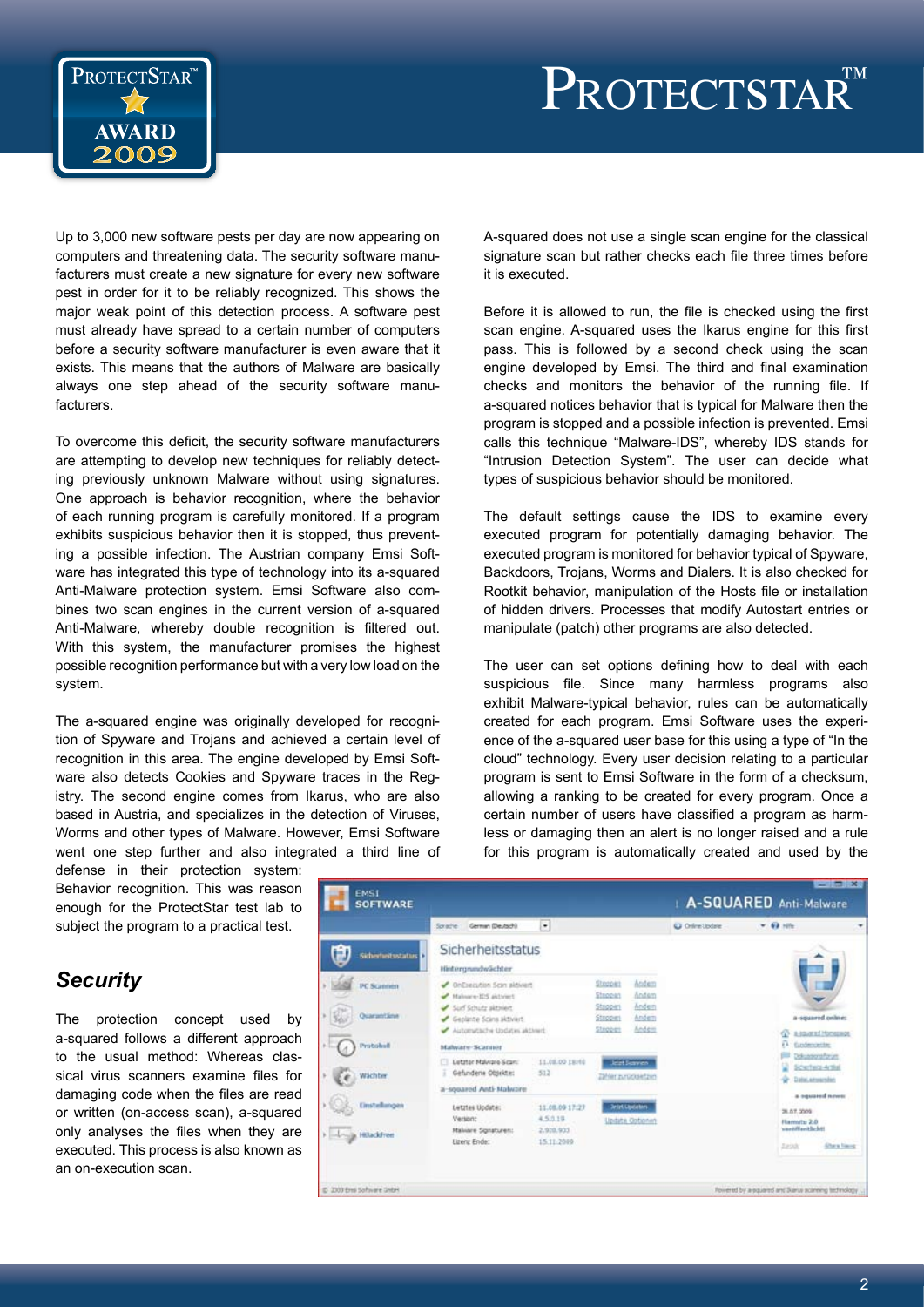



program. One example is the first start of the well-known Firefox browser. A-squared signals suspicious behavior of the browser and issues a query asking for the user ranking of "Firefox". Since Firefox is ranked as trustworthy by at least 90% of the users, a-squared automatically creates a rule allowing Firefox to run. This all happens within a fraction of a second and the alert dialog is only briefly displayed. After this, no more alerts are displayed when Firefox is started. The percentage of users classifying a program as harmless or dangerous before a rule can be created is configurable. The default setting uses a threshold of 90%. This option can also be completely switched off. When using the Paranoid mode, where all suspicious behavior of all programs is signaled, the user ranking also has no relevance and is not used. The signature scan is always used, regardless of any rules that may exist. The classical on-demand signature scan is provided for regular Malware scanning of the computer. Both scan engines are used for this. If desired, all files in the computer can be checked, whereas the Background Guard only checks executable files when they are actually run. The scan time is still acceptable, despite using two scan engines. On our test system with 178 GB of data and a total of 109,886 files, a-squared takes 44 minutes and 48 seconds to scan the entire system and 4.47 GB of clean files are scanned in 3 minutes. Gdata AntiVirus 2010, which also uses 2 scan engines, requires 4 minutes and 12 seconds for the same task.

However, the system load during the a-squared scan is very low and normal work on the computer is still possible without significant limitations. The recognition performance of the program is very good. A-squared detected 99% of the 500 samples in our small test set.

The same test set was used for testing four other current virus scanners. All products performed the scan using a signature update from 03.09.09. Only Gdata, which also uses two scan engines, achieved a slightly higher recognition rate.

#### *Scan results of selected virus scanners*

| A-squared 4.5 | Avira 9.0 | ' BitDefender 2010 ا | <b>GData 2010</b> | Kaspersky 2010 ' |
|---------------|-----------|----------------------|-------------------|------------------|
| 99.0%         | 97.6%     | 97.8%                | 99.4%             | 95.2%            |

This good result is confirmed by the results we have seen in the test series performed at www.virustotal.com. A-squared also delivered good rates of detection in these tests. Of course, the rate of false positives should also be taken into account. Emsi Software takes this problem seriously and immediately corrects false alerts as soon as they are known. For example, at the beginning of the test series the Trojan.Banload.a Malware was detected in the "Iron" Open Source browser. This false alert was corrected after two days – without being explicitly logged at Emsi Software.

A-squared does not contain a HTTP scanner or an Email scanner. It takes a different approach to surf protection by not scanning the entire content of a website but rather attacking the problem at the source by preventing access to dangerous hosts and/or web servers. The default settings cause a-squared to issue a warning when visiting these hosts and requires the user to confirm navigation, with a default setting of "Block". A rule is created each time such a decision is made, which soon leads to a personalized rule base allowing the user to surf without worries.

The program thus takes action before damaging software is able to reach the computer. The hit-rate achieved by Emsi Software using this method is simply amazing. Also amazing

is the huge number of potentially dangerous hosts that surface when you make a simple search for "Wallpaper". A-squared is sometimes a bit over-enthusiastic in this area. For example, access to the site "freemail.web.de" is blocked because the "Smartsurfer" program is available at this address. This program is a dial-up program provided by web.de. A-squared correctly detects this program as a Dialer and thus blocks access to the entire site.

The lack of a mail scanner is no real risk because all executable files are still scanned three times. This method cannot prevent Malware from entering the computer or being passed on via email. The a-squared concept does not directly address this issue.

#### *User-friendliness*

After easy installation of the program, which does not require the computer to be restarted, the user is greeted by a setup wizard that helps with the first steps. An update is first performed, followed by an initial system scan before the real time scanner starts working. Unfortunately there is no "Remaining Time" display for the scan and no way to automatically shut shown the computer when the scan is finished. There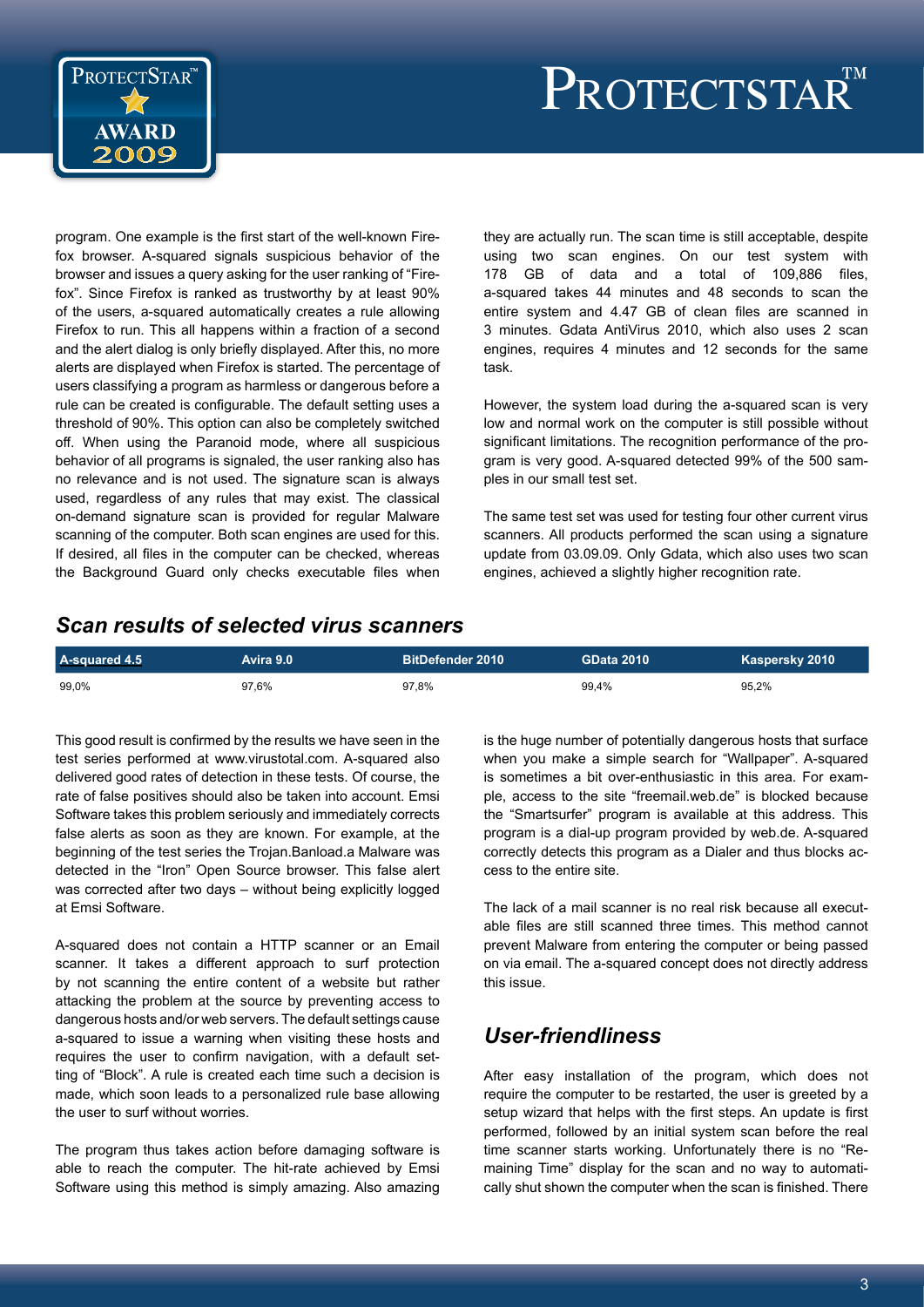

# PROTECTSTAR<sup>TM</sup>

is also no report history and the highly descriptive and clear reports can only be manually saved directly after each scan. We would also like to see more configuration options for the on-demand scan. The basic settings are heavily oriented toward normal daily use, offering a good compromise between security and convenience. Most user interactions usually result in the creation of a rule so that the user is only queried once for each new program. The default recommended action is always set to "Block" so that thoughtless clicking will not lead to a Malware infection.

| <b>EMSI</b><br><b>SOFTWARE</b> |                                                               |                  |                      |                                   |                       |                           | <b>HIJACKFREE</b>                                   |  |
|--------------------------------|---------------------------------------------------------------|------------------|----------------------|-----------------------------------|-----------------------|---------------------------|-----------------------------------------------------|--|
|                                |                                                               |                  |                      |                                   |                       |                           | ш                                                   |  |
| Probesse                       | $+$ $\ddot{m}$ $+$ $\ddot{m}$<br>я                            |                  |                      | . In do Lets Action               |                       |                           | 460                                                 |  |
|                                | <b>Rainman</b>                                                | Red              |                      | CHI - Threats                     |                       | Smiler Poucet Oct         |                                                     |  |
| Posts                          | <b>Charles</b>                                                | B.               |                      |                                   | <b>207021 Printed</b> |                           | 1: Propert Technologie of Artiststanova Docente     |  |
|                                | <b>ABELIAN POWER</b>                                          | 近期               | 56.5                 | ×                                 | 2040413               | <b>Titanud</b>            | C.Progress Film (program of Aris-Malina via 210ach) |  |
| <b>Aislandaris</b>             | <b>Allen Grande</b>                                           | ton              | 16.4                 | in.                               | <b>VETCH 4 Normal</b> |                           | C. Progress Film (employed And Making a la Section  |  |
|                                | availadit ese                                                 | 1204             | 9.9                  | ٠                                 |                       | first Parts               | 16.06                                               |  |
|                                | <b>Florid Island</b>                                          | M13              | 8.2                  | z                                 |                       | MADA House                | C. Modes Rates Ukrail is re-                        |  |
| <b><i><u>Elizabeth</u></i></b> | <b>Libraritte ave</b>                                         | 1754             | ××                   | ٠                                 |                       | <b>SCHOOL Pleasant</b>    | C. Mindow/System TD for soft be ever                |  |
|                                | <b>Elenant</b>                                                | total            | a.n.                 | ix                                |                       | <b>START A. Phoenial</b>  | C-photoa/Judes/Ukrosine                             |  |
| <b>Sound Bond</b><br>m         | <b>Elesson</b>                                                | 434              | 13                   | 12                                |                       | <b>STRACK Photograph</b>  | C. Mindows Spiders The receive                      |  |
|                                | <b>Flatenting</b>                                             | TNN <sup>1</sup> | i.e                  | ٠                                 |                       | <b>There Need</b>         | C-30x4xx(habes 12)/Fest non                         |  |
|                                | 1 hours ave                                                   | s766             | 4.9                  | ÷                                 | Methed High           |                           | C. Minkow System Thing are                          |  |
| El Sancham (who jointed)       | <b>Eleiropei</b> aux                                          | <b>Sabe</b>      | 6.0                  | 3                                 |                       | <b>SIZEK Romal</b>        | C (Mindrea) place (placem.mat.                      |  |
| <b>FT Present:</b>             | E Berner, non                                                 | 45.95            | 4.5                  | $\frac{1}{2}$                     | <b>TRIADA NIN</b>     |                           | C: (the Emalgins of plaintist man                   |  |
|                                | E Linkedown                                                   | <b>AMERS</b>     | $\overline{a}$       |                                   |                       | <b>Balland - Mountain</b> | where the children and the children                 |  |
| <b>Sarmul</b><br>۰             |                                                               |                  |                      |                                   |                       |                           |                                                     |  |
| Progress when his first        | Prezence a Typerd.com                                         |                  |                      |                                   |                       |                           |                                                     |  |
| Ti Saint Biedow                |                                                               |                  |                      |                                   |                       |                           |                                                     |  |
|                                | Inscholarly C Program Nationssound Institutional jobs and any |                  |                      |                                   |                       |                           |                                                     |  |
| Auftremen Eschen               |                                                               |                  |                      |                                   |                       |                           |                                                     |  |
| <b>Botus pocher</b>            | <b>Dates Experienth aftern</b>                                |                  |                      |                                   |                       |                           | R                                                   |  |
|                                | Datervalue:                                                   | Gundme           |                      |                                   |                       |                           |                                                     |  |
| rosse alsohelan                | <b>Hind</b> :<br>C/Progress They's request Art Mahmet.        |                  |                      |                                   |                       |                           |                                                     |  |
|                                | <b>Jestreburg</b><br>area med Suicil.                         |                  |                      |                                   |                       |                           |                                                     |  |
|                                | <b>Tewar</b>                                                  |                  | first failures Gaint |                                   |                       |                           |                                                     |  |
|                                | <b>Werkeler</b>                                               | 4.1.0.35         |                      |                                   |                       |                           |                                                     |  |
|                                | <b>Conradit</b>                                               |                  |                      | (C) 3005-2009 free Saltanee Grant |                       |                           |                                                     |  |
|                                | <b>Frozess Details:</b>                                       |                  |                      |                                   |                       |                           |                                                     |  |
|                                | Line Trailer (Carolin)                                        | <b>SAFT</b>      |                      |                                   |                       |                           |                                                     |  |

The messages generated by the real time scanner are easy to understand and should not generally present the user with any problems, especially since the suggested actions have been very carefully chosen with a major emphasis on security. It takes a real amount of effort to actually run a program classified as dangerous by a-squared Anti-Malware. In addition to this, the previously described community-based alert reduction system is configured for the automatic creation of rules for most well-known programs.

The default settings cause the program to search for updates every hour. This update interval can be configured as desired. New signatures are indicated by a small popup in the information area and a balloon tip when the mouse is moved over the icon in the System Tray.

We regard this solution as very clear, allowing the current version of the signature database to be queried without having to start the normal program user interface. According to the manufacturer, a-squared searches for new signatures three minutes after the system is started. During the test series, new signatures were not downloaded until about 10 minutes after starting the system. This seemed too long to us. Our test series indicated that Emsi Software usually provides new signatures 4-5 times a day.

### *Performance*

The fact that the real-time guard only springs into action when a file is executed can be seen in the outstanding performance of the program.

It is amazing to see the level of performance available, even in older systems, when you do not use the type of on-access scan provided by normal virus protection programs.

Searching large folders or multimedia collections is not slowed down, since the real-time scanner only takes action when a file is actually run. A small delay is only noticeable when programs are started. The special operating manner of the program means that it has no effect on copying, packing or unpacking files.

However, it allows itself a generous 180 MB of RAM to contain the complete scan engine and signatures. A well-dimensioned amount of RAM is therefore to be recommended. The surf protection has no effect on the surfing performance. The system startup time was not visibly affected by the presence of the program.

## *Products included*

The package also includes the Hijack-Free program, which provides a comprehensive view of the programs installed and running on the computer. It offers convenient management of components loaded on system startup, way beyond the normal features offered by Windows. This component is a powerful tool in the hands of an experienced user.

The products included in the a-squared package cannot compete with a comprehensive "Security Suite". It does not include a Firewall or Spam filter.

In this case, you must use the existing Windows components, such as the Windows Firewall, or the Spam Filter provided in your mail client. This does not necessarily make a Windows system less safe; in fact it reduces the possibility of system conflicts and saves system resources. This actually represents

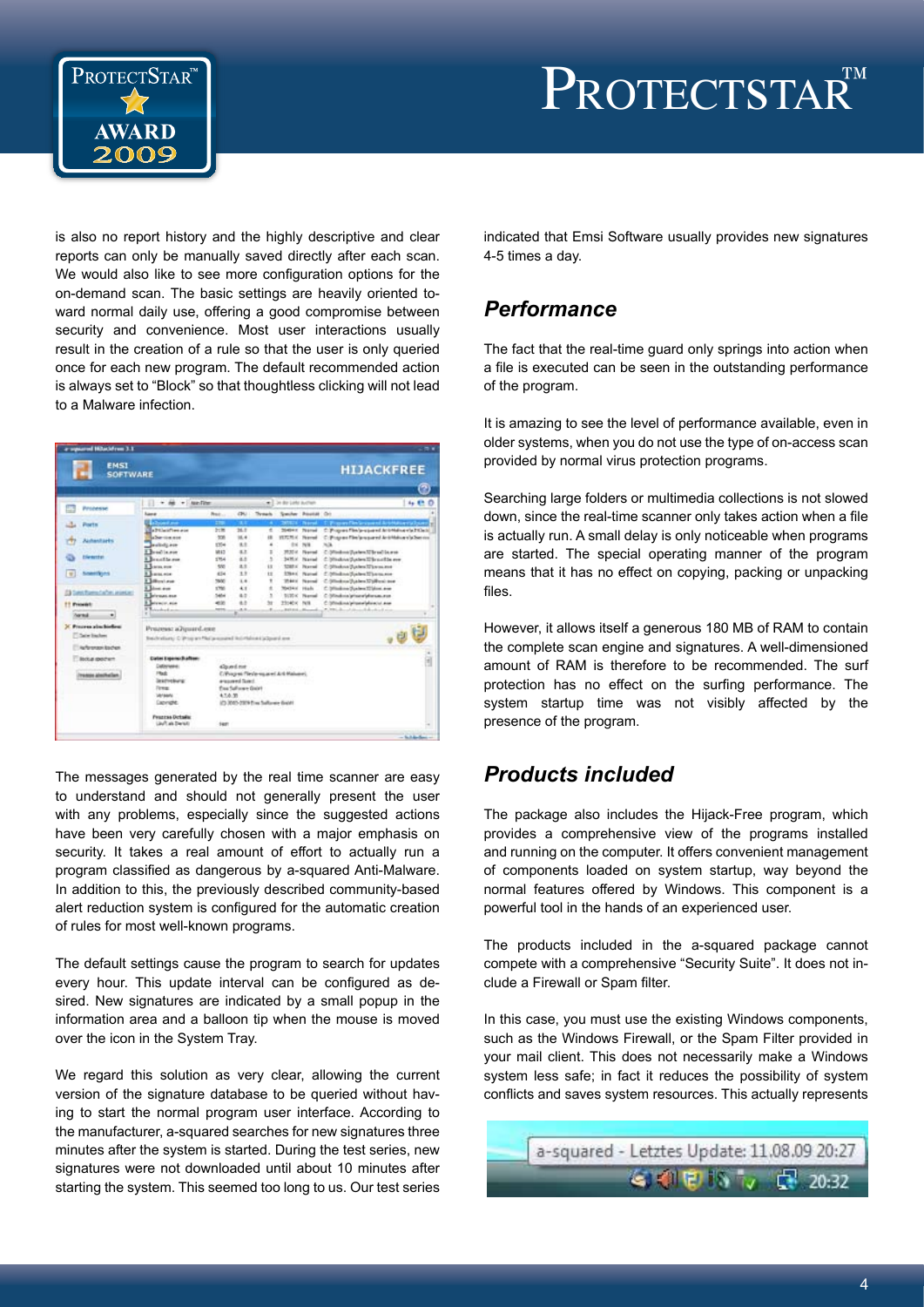

# PROTECTSTAR<sup>TM</sup>

an advantage in comparison to the use of a comprehensive "Security Suite".

# *Support:*

An easy to understand and comprehensive online help system is provided to answer any questions regarding the program. A very well moderated forum, directly accessible from the program, is also available. This forum is directly moderated by the developers, resulting in fast and competent support. Comprehensive FAQs are provided at the manufacturer's website. General notes on computer security are also available. Interested users can find more detailed documentation on the technology used by a-squared. All documents are clearly written and provide a great deal of detail.

# *Summary:*

A-squared Anti Malware 4.5 from EMSI Software made a very positive impression during the test series.

The recognition performance is very good and the additional behavior monitoring provides a very high level of protection. The number of user query dialogs generated by the program declines rapidly as the program is used, thus requiring less and less interaction. The user interface is clearly structured and well thought-out.

The software showed almost no negative affects on system performance and ran absolutely stable. A-squared is aimed at users wanting a high level of protection with very low loss of system performance and who are willing to forgo an HTTP or Mail scanner. The decisive elements of the program are the behavioral analysis and the fact that files are only scanned when a signature-based scan is started.

The program is available for downloading at www.emsisoft. com at a price of €30. A Freeware version without the real-time protection and the Hijack-Free module is also available.

Anti-Malware 4.5 was awarded the ProtectStar Award 2009 for its outstanding total performance.

Oliver Rosenow o.rosenow@protectstar.com